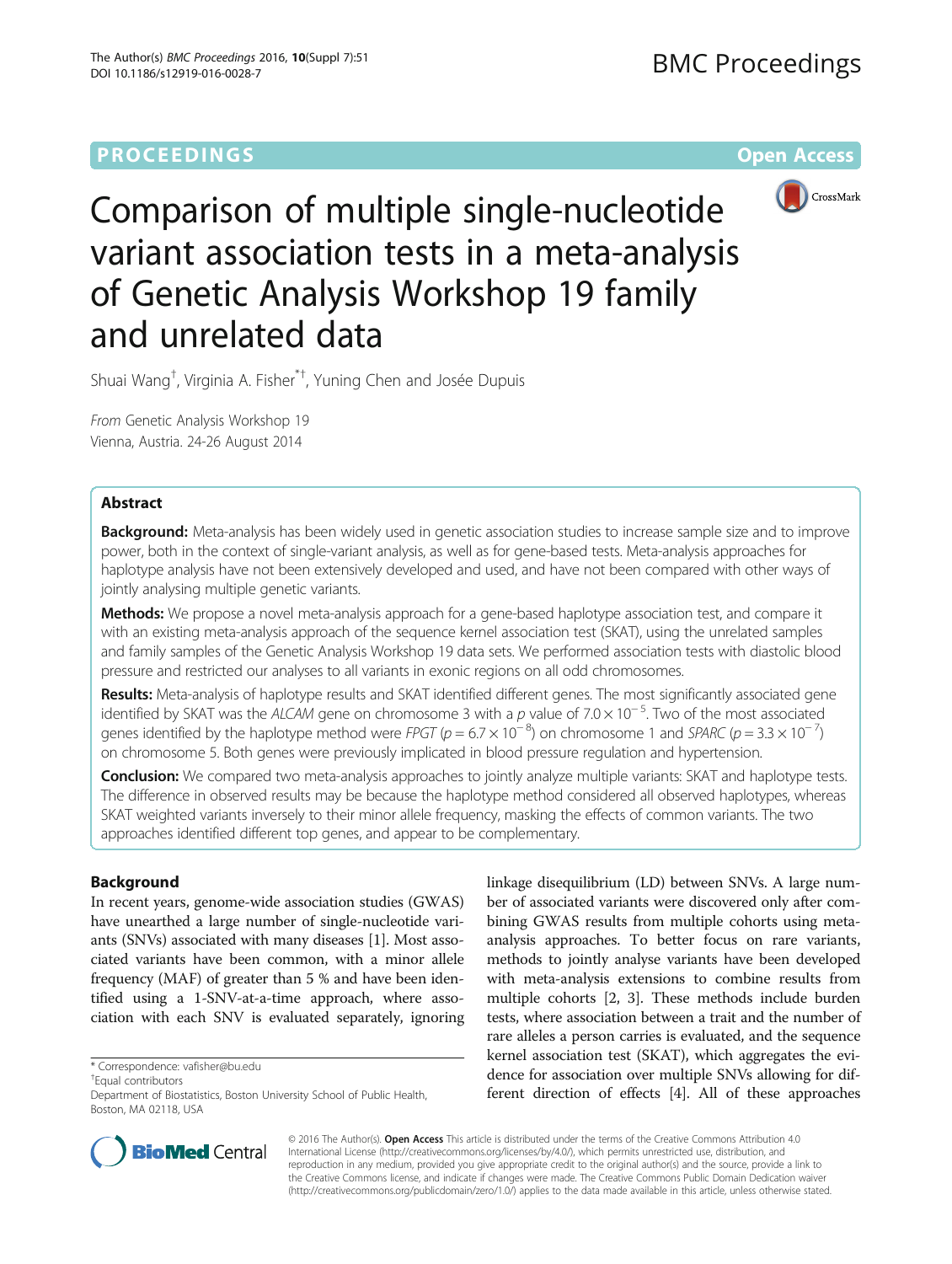<span id="page-1-0"></span>ignore the possibility of haplotype effects, where multiple alleles inherited together influence the trait. Even though single cohort approaches for haplotype analysis have been developed [\[5](#page-4-0), [6\]](#page-4-0), meta-analysis of haplotype results remains challenging because of the possibility of cohortspecific haplotype structure.

In this paper, we compare two multi-SNV analysis approaches applied to the Genetic Analysis Workshop 19 (GAW19) data, using both family and unrelated data. We use meta-analysis to combine the results from SKAT and haplotype analysis, using a novel approach for metaanalysis of haplotype results developed by our group. We apply these approaches to subsets of SNVs defined by gene location.

### Methods

For all analyses considered, SNVs are grouped by gene location, and variants within each gene are tested for association with the phenotype of interest. Gene-based groupings were identified from the hg19 reference genome with the ANNO-VAR (Annotate Variation) software [\[7\]](#page-4-0). From the family data set, we analyzed 464 individuals with sequence data available and 407 individuals from the unrelated data set.

We performed joint analysis of rare variants to assess association with diastolic blood pressure (DBP) adjusted for baseline age and sex. We adjusted DBP values for the use of blood pressure–lowering medication by adding ten to the observed DBP for all subjects reported to be on medication [\[8](#page-4-0)].

SKAT analyses were conducted with the RAREMETAL software [\[3](#page-4-0)]. Genome-wide single-variant association tests are calculated for family and unrelated samples separately with the RAREMETALWORKER software. The results were combined to calculate fixed-effect meta-analytic tests of association between the phenotype and groups of variants. The haplotype association test was implemented in R. Rare haplotypes (<0.5 %) were collapsed to ensure computational stability. To evaluate type 1 error rate of the haplotype analysis method, we analyzed genes on chromosome 17 from all 200 simulation replicates. We excluded genes located within 1 Mb of SNVs simulated to have an effect on any of the blood pressure traits.

### Sequence kernel association test

The SKAT method [\[4](#page-4-0)] is based on a regression model of phenotype as a function of covariates and genotypes at all loci within a region. Familial relatedness was incorporated at the cohort level by means of the expected kinship matrix calculated from the pedigree structure. For a genebased group containing  $p$  variants, with effect parameters  $\beta_1, \dots, \beta_p$ , the genotype-phenotype association is evaluated with the null hypothesis H<sub>0</sub>:  $\beta_1 = \beta_2 = \cdots = \beta_p = 0$ . Specifically, under the assumption that each  $\beta_i$  is distributed with mean zero and variance  $w_j \tau$  where  $w_j$  is a specified weight

for SNV *j*, this is equivalent to the null hypothesis  $\tau = 0$ , which is assessed by means of a variance components score test. In accordance with Wu et al. [[4\]](#page-4-0), weights are of the form  $w_i = Beta(MAF_i, 1, 25)^2$  where the *Beta* distribution is evaluated at the MAF of that variant. This weights the rarest variants most heavily and smoothly reduces the weights of common variants, reflecting the assumption that natural selection against strong causal SNVs will result in lower frequency in the population. Several authors have developed approaches for meta-analysis of SKAT results, enabling the combination of GAW19 related and unrelated samples [[2](#page-3-0), [3\]](#page-4-0).

### Haplotype association test

We developed a novel approach to test the association between haplotype structure and phenotype so as to better understand the genetic architecture of each region and its influence on DBP. We incorporated family structure into the model proposed by Zaykin et al. [\[6](#page-4-0)] so that our approach is applicable to both unrelated and related samples. For  $K$  observed haplotypes, we model the phenotype at the cohort level as

$$
Y = X\gamma + \beta_1 h_1 + \dots + \beta_K h_K + b + \varepsilon
$$

where  $Y$  is the trait (DBP at baseline),  $X$  are covariates such as age and sex with no intercept,  $h_k$  is the dosage of the  $k^{th}$ haplotype out of K observed haplotypes,  $b \sim N(0, 2\sigma^2 \Sigma_{kin})$  is a random effect vector that accounts for the familial correlation,  $\Sigma_{kin}$  is the expected kinship matrix derived from

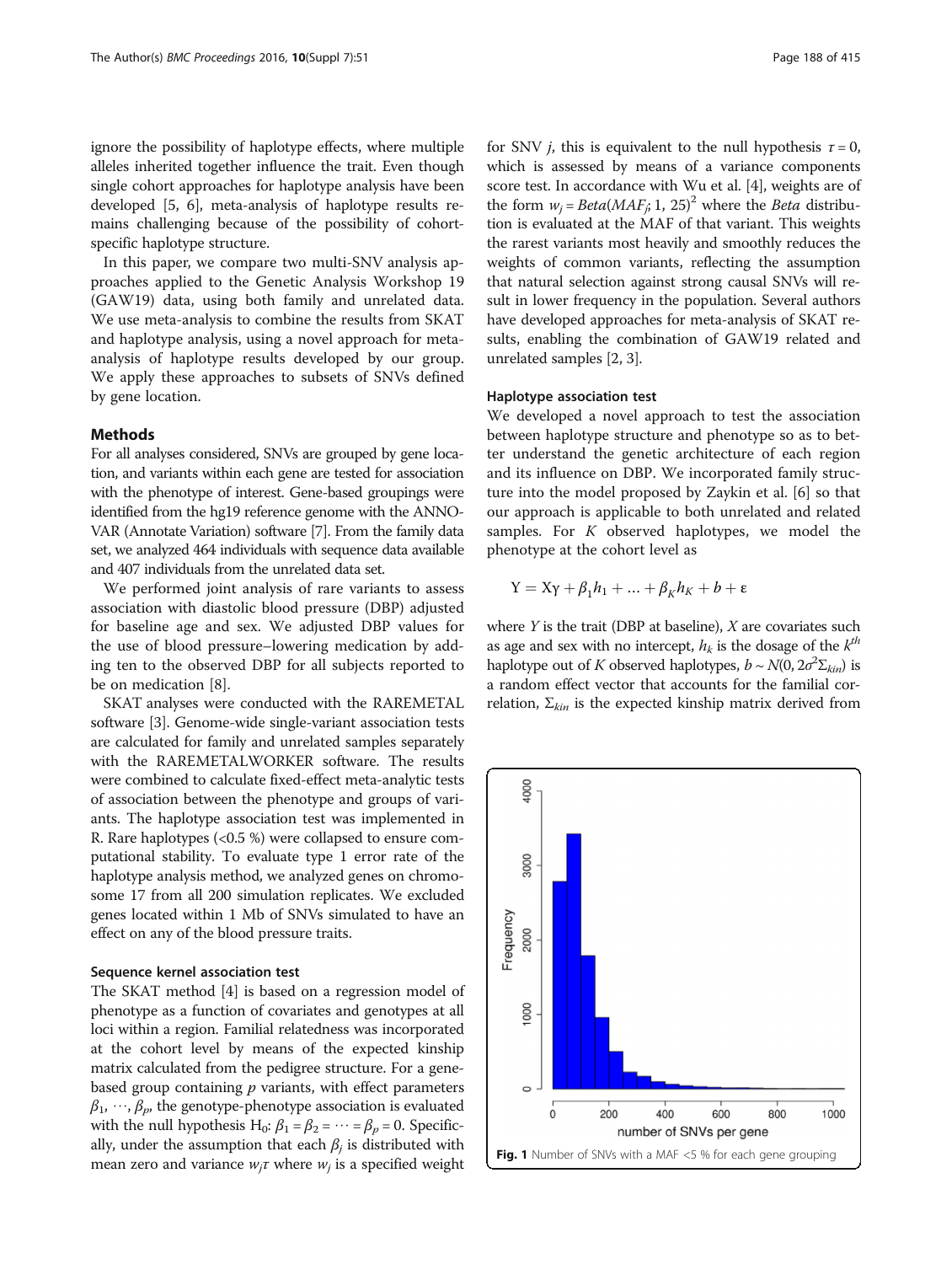<span id="page-2-0"></span>

the pedigree and ε is the residual error. In our implementation, haplotype dosages are estimated from genotypes using an expectation–maximization algorithm (R Package haplo.stats [\[5\]](#page-4-0)) ignoring familial information but exploiting the LD among genetic variants. We use a weighted leastsquares method [\[9](#page-4-0)] to meta-analyze the beta coefficients for the K′ haplotypes observed in one or more cohorts. After meta-analysis, we test the global null hypothesis that all haplotype effects are equal (ie, H<sub>0</sub>:  $\beta_1 = \cdots = \beta_K$ ). A Wald test with  $df = K' - 1$  is implemented to test the reparameterized null hypothesis H<sub>0</sub>:  $\gamma_2 = \cdots = \gamma_K = 0$ where  $\gamma_i = \beta_i - \beta_c$  and the subscript "C" refers to one of the haplotypes common to all studies selected at random.

# Results

Both methods require specification of SNV sets for combined analysis. We restrict our attention to variants in exonic regions, and group SNVs by genes. We considered 8806 genes across the odd-numbered chromosomes. Of these, 135 contained only one SNV, while the obscurin protein-coding (OBSCN) gene on chromosome 1 had the maximum of 1054 SNVs in its exonic regions. Figure [1](#page-1-0) shows the distribution of SNVs per gene.

Type I error evaluation of the novel haplotype association method revealed an inflated type I error rate for genes with more than 14 haplotypes, but not for genes with fewer haplotypes (type I error rate =  $0.053$  at  $\alpha = 0.05$ ,

Table 1 Top 10 signals from gene-based SKAT

| Gene           | Chromosome | Position  | # SNVs | SKAT p value | Haplotype $p$ value |
|----------------|------------|-----------|--------|--------------|---------------------|
| <b>ALCAM</b>   | 3          | 105243142 | 28     | 7.00E-05     | 0.0095              |
| LMTK2          |            | 97784102  | 84     | 0.000162     | 0.028               |
| ZBTB4          | 17         | 7365289   | 58     | 0.000138     | 0.0036              |
| <b>UBOLNL</b>  | 11         | 5536309   | 30     | 0.000214     | 4.1E-05             |
| WDR16          | 17         | 9480017   | 30     | 0.000269     | 0.019               |
| KCNN4          | 19         | 44273159  | 22     | 0.000281     | $\equiv$            |
| <b>SLC19A1</b> | 21         | 46934932  | 85     | 0.000386     | 0.025               |
| TRPM5          | 11         | 2426196   | 159    | 0.00042      | 0.19                |
| PRRX2          | 9          | 132481557 | 12     | 0.000434     | 1.0E-04             |
| <b>NNT</b>     | 5          | 43609313  | 35     | 0.000618     | 0.031               |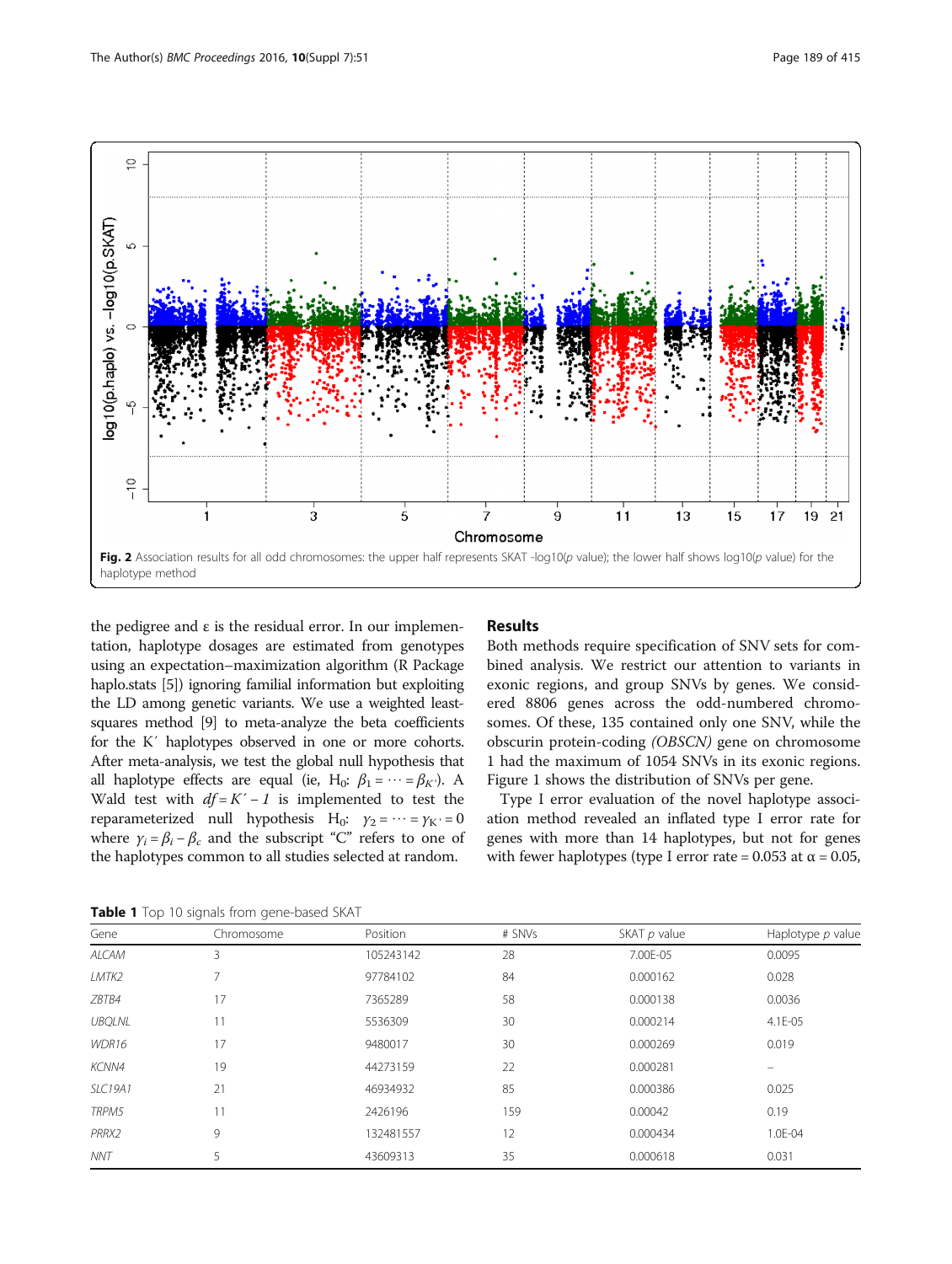| Gene               | Chromosome | Position  | # SNVs         | # Haplotype    | Haplotype $p$ value | SKAT p value |
|--------------------|------------|-----------|----------------|----------------|---------------------|--------------|
| ADSS               |            | 244572897 | 3              | 3              | 5.9E-08             | 0.43         |
| <b>FPGT</b>        |            | 74670081  | 5              | 5              | 6.7E-08             | 1.4E-03      |
| <b>MYL10</b>       |            | 101256771 | $\overline{4}$ | 6              | 1.7E-07             | 2.1E-03      |
| FGR                |            | 27939439  | $\mathfrak{D}$ | 3              | 1.8E-07             | 0.12         |
| KIF <sub>2</sub> A | 5          | 61642994  | 5              | 3              | 2.0E-07             | 0.91         |
| <b>SPARC</b>       | 5          | 151043147 | 3              | $\overline{4}$ | 3.3E-07             | 8.5E-02      |
| <b>CYP2A13</b>     | 19         | 41594384  | 8              | 6              | 3.4E-07             | 0.32         |
| PKLR               |            | 155260382 | 3              | $\overline{4}$ | 3.7E-07             | $1.2E - 03$  |
| CADM4              | 19         | 44127515  | $\mathfrak{D}$ | 3              | 4.2E-07             | 4.7E-02      |
| <b>ZNF529</b>      | 19         | 37037771  |                |                | 5.7E-07             | 0.22         |

<span id="page-3-0"></span>Table 2 Top 10 signals for gene-based haplotype analysis

95 % confidence interval from 0.0495 to 0.0567). Hence, in Fig. [2](#page-2-0) we report only results from genes with fewer than 14 haplotypes, after collapsing rare haplotypes together.

The most significant gene-based SKAT result was found in the activated leukocyte cell adhesion molecule (ALCAM) gene on chromosome 3; Table [1](#page-2-0) lists the top ten SKAT association results. This gene codes for an immunoglobulin protein that is expressed in neural and epithelial cells [[10](#page-4-0)]. The association  $p$  value with the set of 28 *ALCAM* SNVs was  $7.0 \times 10^{-5}$ . However, none of the SKAT gene-based tests reached the genome-wide significance threshold, with Bonferroni correction for the 8806 genes tested  $(5.7 \times 10^{-6})$ .

Two of the most significant genes found to be associated with DBP by the haplotype method were fucose-1-phosphate guanylyltransferase (FPGT) on chromosome 1 and secreted protein, acidic, cysteinerich (SPARC) on chromosome 5. Both genes ( $p_{FPGT}$  =  $6.7 \times 10^{-8}$ ;  $p_{SPARC} = 3.3 \times 10^{-7}$ ) reached the genome-wide significance using Bonferoni correction. Table 2 lists the top ten haplotype association results.

### **Discussion**

The top gene association from the SKAT analysis, ALCAM, has been identified in a quantitative trait locus for systolic blood pressure in previous literature [[11](#page-4-0)] and has shown differential gene expression in rats with hypertension [[12](#page-4-0)].

The meta-analysis of haplotype results identified as its second strongest signal the gene FPGT, a gene in LD with a single nucleotide polymorphism (SNP) previously reported to be associated  $(p = 7.2 \times 10^{-5})$  with DBP in the lymphoblastoid cell line [\[13](#page-4-0)]. Our haplotype methods detected a much stronger association between FPGT and DBP ( $p = 6.7 \times 10^{-8}$ ). This stronger signal might be the result of the joint impact of all the five SNVs located in this gene. The sixth most significant gene identified by the haplotype approach, SPARC, contains three variants and was previously shown to be associated with cardiac dysfunction [\[14\]](#page-4-0).

### Conclusions

We performed gene-based multi-SNV analyses to identify regions of the genome associated with DBP. While we observed some consistencies between the SKAT and haplotype analyses, the haplotype analysis revealed multiple genome-wide significant results, some in genes that have been previously implicated in blood pressure regulation. Further investigation in a larger number of participants is needed to confirm the novel associations identified in this report.

#### Acknowledgements

We want to acknowledge Achilleas Pitsillides for his computing assistance, and Honghuang Lin and Jaeyoung Hong for help with the annotation.

#### Declarations

This article has been published as part of BMC Proceedings Volume 10 Supplement 7, 2016: Genetic Analysis Workshop 19: Sequence, Blood Pressure and Expression Data. Summary articles. The full contents of the supplement are available online at [http://bmcproc.biomedcentral.com/](http://bmcproc.biomedcentral.com/articles/supplements/volume-10-supplement-7) [articles/supplements/volume-10-supplement-7.](http://bmcproc.biomedcentral.com/articles/supplements/volume-10-supplement-7) Publication of the proceedings of Genetic Analysis Workshop 19 was supported by National Institutes of Health grant R01 GM031575.

#### Authors' contributions

JD conceived of the project and provided critical revision to the manuscript. SW and VAF drafted the manuscript and performed statistical analyses. YC performed statistical analyses and provided critical revision to the manuscript. SW and VF contributed equally to this work. All authors read and approved the final manuscript.

#### Competing interests

The authors declare that they have no competing interests.

Published: 18 October 2016

#### References

- 1. Welter D, MacArthur J, Morales J, Burdett T, Hall P, Junkins H, Klemm A, Flicek P, Manolio T, Hindorff L, Parkinson H. The NHGRI GWAS Catalog, a curated resource of SNP-trait associations. Nucleic Acids Res. 2014; 42(Database issue):D1001–6.
- 2. Lee S, Teslovich TM, Boehnke M, Lin X. General framework for meta-analysis of rare variants in sequencing association studies. Am J Hum Genet. 2013; 93(1):42–53.